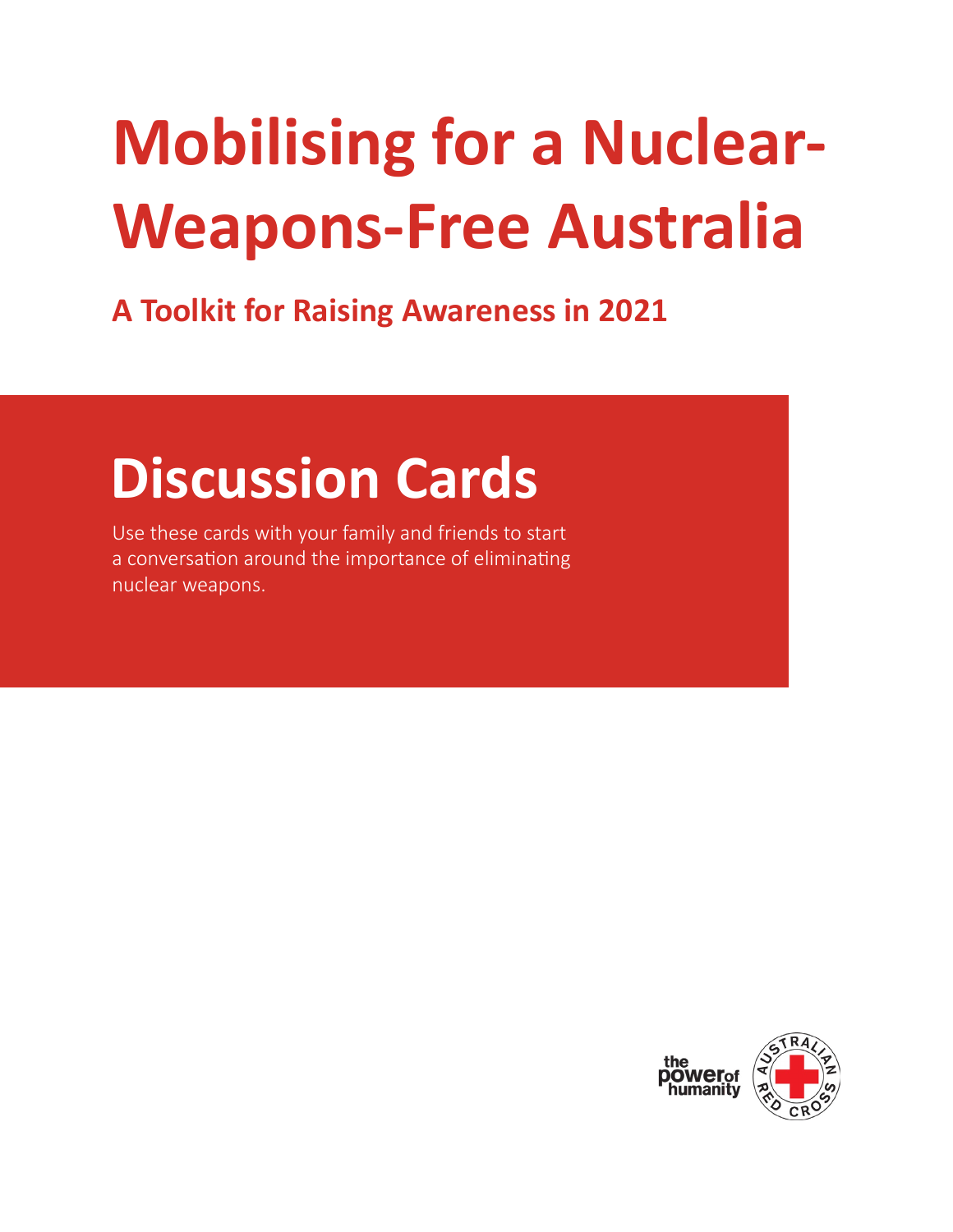Discussing the issue of nuclear weapons with your family and friends can be a great way to build momentum around this important issue. By creating space for a discussion, you can introduce new information and diverse perspectives regarding nuclear weapons.

To help facilitate a conversation, we've created a set of discussion cards included in the following pages. These discussion cards provide prompting questions to help your group to begin exploring various ideas and viewpoints around nuclear weapons.

## **How to Use These Cards**

These cards can be used in any small group or even with one partner. Print out the cards on a one-sided piece of paper and cut along the dotted lines, or simply read the questions from this PDF. Place the cards face down on the table and turn them over one at a time, giving each person an opportunity to answer and discuss the question.

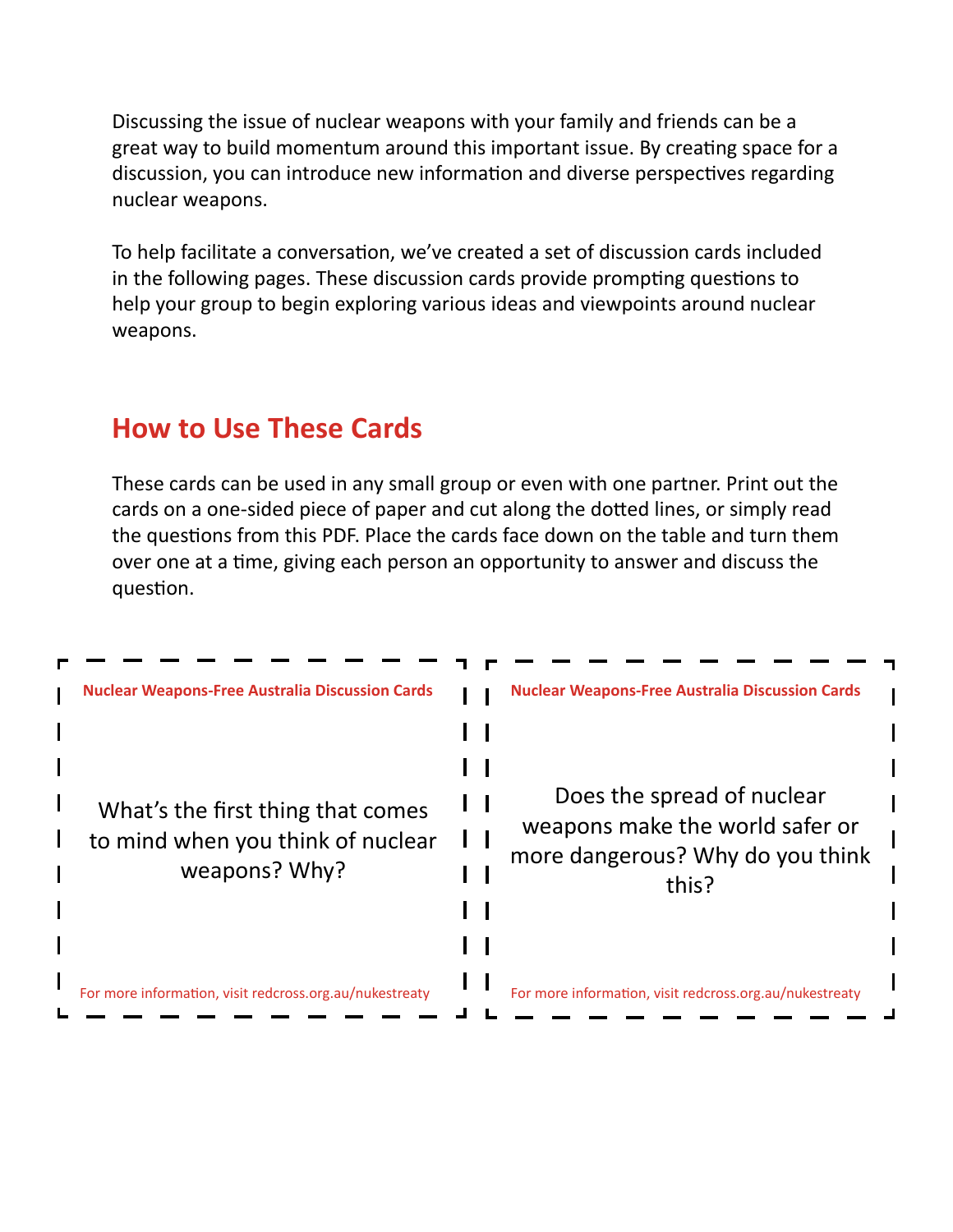**Nuclear Weapons-Free Australia Discussion Cards Nuclear Weapons-Free Australia Discussion Cards** What do you know about Australia's Do you believe a world without history with nuclear weapons nuclear weapons is attainable? Why testing? If you are unfamiliar, take 3 or why not? How? minutes to research. Discuss. For more information, visit redcross.org.au/nukestreaty For more information, visit redcross.org.au/nukestreaty **Nuclear Weapons-Free Australia Discussion Cards Nuclear Weapons-Free Australia Discussion Cards** a ka What would the impact be if a nuclear weapon were detonated What has the development of  $\blacksquare$ in your town or city? Describe nuclear weapons changed? How  $\mathcal{A}$ both the immediate impacts and does it impact war, peace, and the longer-term community and international diplomacy? environmental impacts specific to your location. For more information, visit redcross.org.au/nukestreaty For more information, visit redcross.org.au/nukestreaty **Nuclear Weapons-Free Australia Discussion Cards Nuclear Weapons-Free Australia Discussion Cards** What do you think it would be like  $\mathbf{I}$ In 30 seconds, come up with your to experience the aftermath of a nuclear weapon detonation, as the best slogan for a nuclear weaponssurvivors in Hiroshima and Nagasaki free world. Share with each other. did?